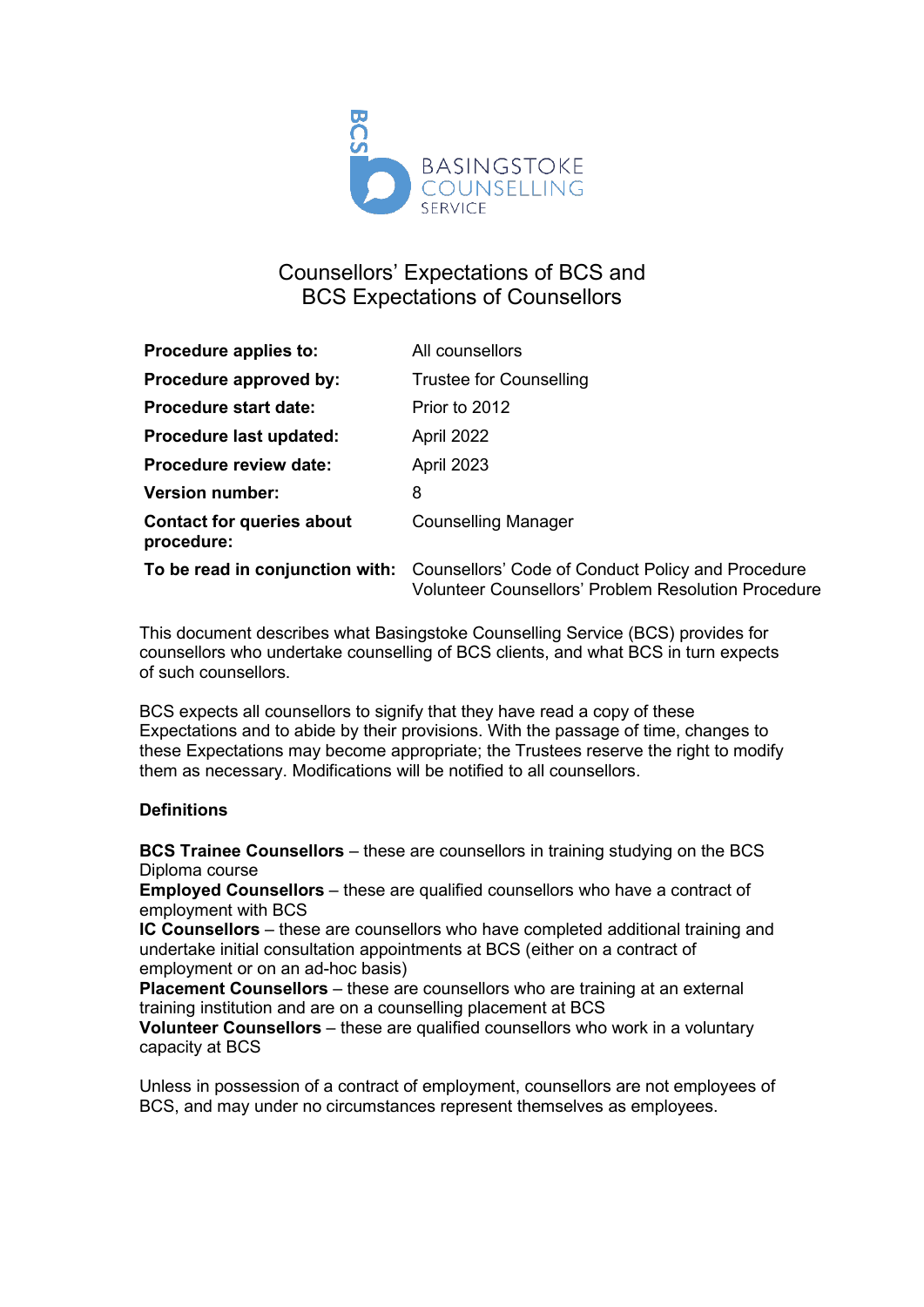#### **Counselling Standards**

- 1. In order that the highest standards of counselling should be maintained, and that the professional reputation of BCS is safeguarded, BCS will offer counselling opportunities only to counsellors who have successfully undergone or are currently undertaking a substantial training involving counselling skills and, in the opinion of the interview panel and the external assessor appointed by BCS, are likely to be able satisfactorily to perform the duties of a counsellor.
- 2. BCS will maintain the appointment of a Counselling Manager who is responsible for standards within the service and will oversee all aspects of counselling. The appointment of the Counselling Manager is the ultimate responsibility of the Co-Directors.

### **What BCS Offers to Counsellors**

- 3. BCS offers to counsellors an opportunity to continue to develop counselling skills under the supervision of a suitably qualified supervisor. All counsellors will be given group supervision and one (or two for BCS Trainee Counsellors) individual tutorials with their supervisor each year. Each counsellor can expect to remain with the same supervisor for a period of two years (or one year for BCS Trainee Counsellors).
- 4. BCS will maintain association with a nationally recognised organisation which, in the opinion of the Trustees, will provide appropriate counselling standards under which counsellors will operate. The degree of association and the organisation with which BCS associates may change from time to time, and under these circumstances the Trustees will provide counsellors with details of the changes made and the rationale behind such changes.
- 5. BCS will maintain an insurance policy providing professional indemnity for each counsellor. The policy will be taken out with an insurance company which, in the opinion of the Trustees, provides a reputable service appropriate to BCS needs.
- 6. BCS will allocate clients to counsellors according to the availability and learning needs of individual counsellors and the availability of suitable clients. Allocation of clients will be the responsibility of the Counselling Co-ordinator and at the discretion of the supervisor.
- 7. BCS will support the decision of any counsellor who feels that the counselling session cannot proceed because the client is under the influence of recreational drugs or alcohol.
- 8. BCS will provide workshops and further training to counsellors as appropriate and subject to the availability of resources. BCS's intention is to provide two free internal CPD workshops per year, attendance at which is mandatory for BCS Trainee Counsellors, Employed Counsellors and Placement Counsellors. Attendance is optional for Volunteer Counsellors. BCS also aims to provide workshops that are accessible to the public and can also be accessed by BCS Counsellors at subsidised costs.

## **What BCS Expects of Counsellors**

9. All counsellors are expected to commit to the Service for a minimum of two years. This is due to the nature of the open-ended work that we offer clients.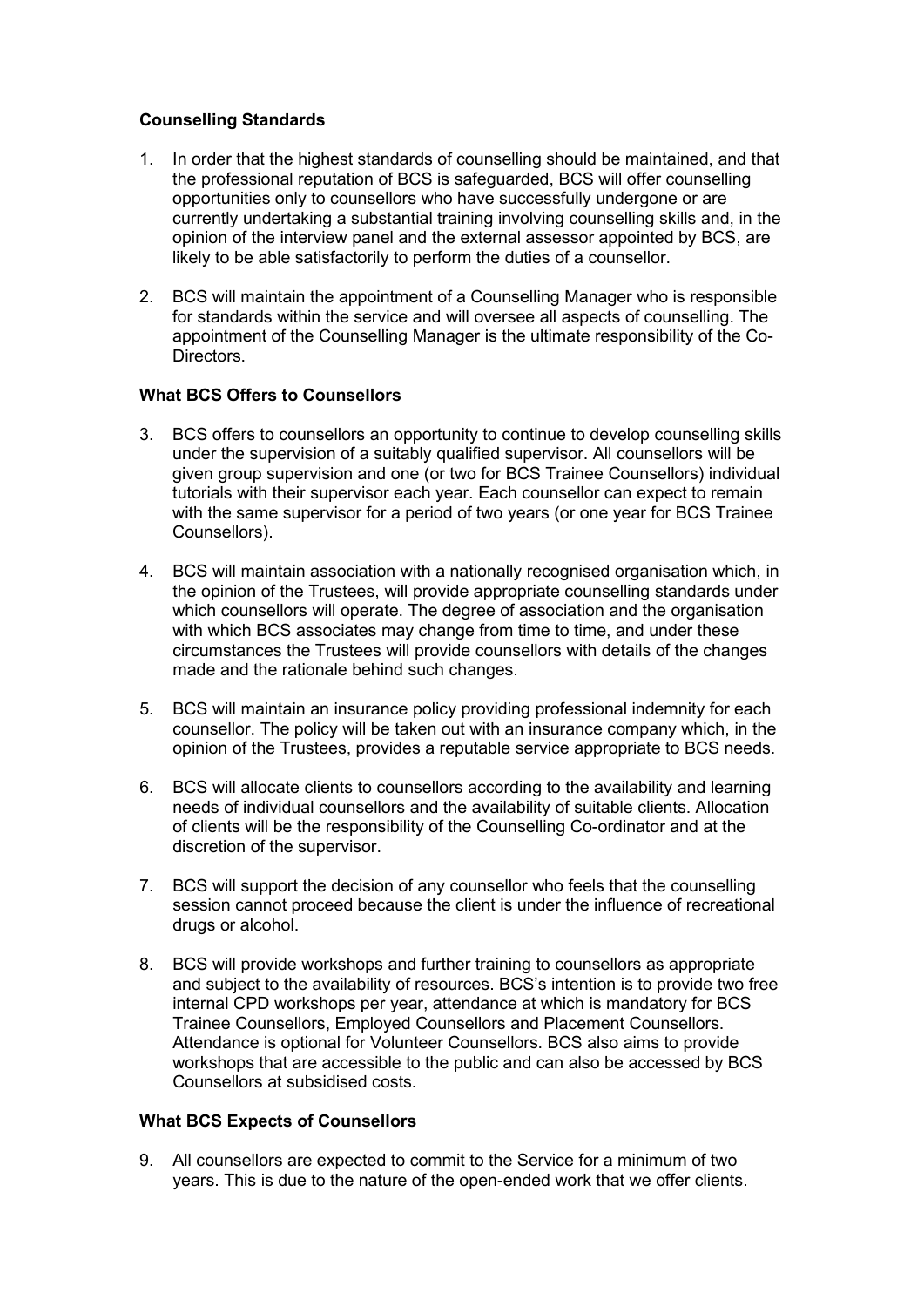- 10. Counsellors are expected to adhere to the BACP Ethical Framework for the Counselling Professions, and to maintain a professional and confidential service to clients. Counsellors are expected to show ongoing commitment to their own personal growth and professional development.
- 11. It is a requirement for BCS counsellors to be a member of a professional counselling body whilst seeing BCS clients.
- 12. Counsellors are expected to dress professionally, but not corporately, for client sessions. Jeans, shorts, sportswear, trainers and revealing clothing are not considered appropriate attire for BCS Counsellors.
- 13. Counsellors' meetings are held twice a year to inform counsellors of what is happening in the Service and to enable them to raise issues of importance to them. Counsellors are asked to attend.
- 14. Clients:
	- a) Counsellors are asked to develop their client load in agreement with their supervisor to a minimum of four clients. By arrangement with the Counselling Co-ordinator and Counselling Manager, counsellors may be able to take additional clients.
	- b) Counsellors are required to fit their client hours into the 'block' system that BCS operates. Blocks are available Monday to Thursday from 8am-12pm or 8.15am-12.15pm, 12.30pm-4.30pm or 12.45pm-4.45pm and 5pm-9pm or 5.15pm-9.15pm.
	- c) Time must be allocated to each client to complete all necessary administrative procedures, including completing record sheets and closing forms, and any necessary correspondence with GPs and referrers.
	- d) Counsellors are expected to be available for not less than 46 weeks per year. It is expected that counsellors will take holidays of not longer than two weeks duration at a time, except in exceptional circumstances; and are asked to inform the admin team and Counselling Co-ordinator of all holiday dates and other periods of non-availability.
- 15. Supervision:
	- a) Counsellors are expected to attend group supervision for a period of one and a half hours every week, and should inform the supervisor of any anticipated absence. BCS Trainee Counsellors and Placement Counsellors may be required to co-ordinate holidays with their supervisor.
	- b) During supervisor breaks, peer supervision is an expectation across all supervision groups. The rationale for this is to recognise the importance of continuing to have a reflective space, even if the supervisor is absent.
	- c) Counsellors are expected to attend individual tutorial meetings with the counsellor's supervisor annually (or twice a year for BCS Trainee Counsellors) on mutually agreed dates. Each counsellor is expected to complete a self-assessment report which should be kept as an ongoing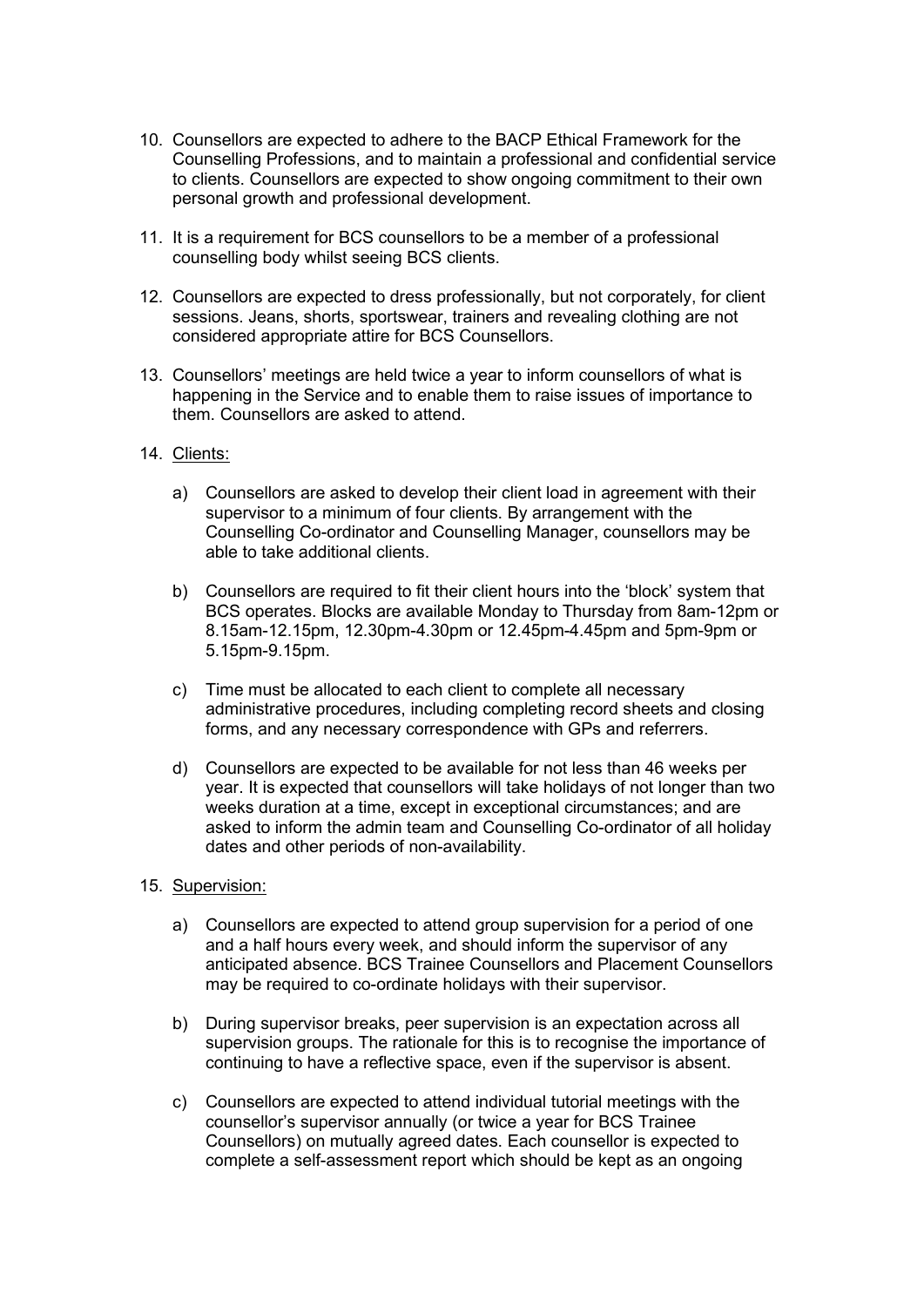record. Counsellors should expect supervisors to add comments to assessment reports.

- 16. Each counsellor is expected to attend at least 12 hours of additional suitable training each year at the counsellor's expense. Such training may be undertaken at BCS or elsewhere.
- 17. BCS Trainee Counsellors are required to undertake personal therapy for the duration of the Diploma course and ideally beyond.

As part of the application process, Placement and Volunteer Counsellors are required to have had a minimum of six months' therapy with a psychodynamic or integrative counsellor prior to applying. Placement Counsellors are required to remain in weekly therapy for the duration of their training whilst on placement at BCS, and ideally beyond.

Qualified counsellors should be prepared to undertake personal counselling or therapy if recommended by the counsellor's supervisor.

- 18. Each counsellor must adhere to BCS's established policies and procedures as set out in the Service Handbook available on SharePoint. Counsellors should ensure that they are familiar with the contents of the Handbook.
- 19. Each counsellor is responsible for ensuring that all case notes are kept up to date and that strict confidentiality is maintained at all times.
- 20. Each counsellor is responsible for requesting that the client makes a payment to the Service for their weekly counselling sessions commensurate with the client's ability to pay.

#### 21. Withdrawal from Service

Counsellors are requested to give no less than three months' and ideally six months' notice of withdrawal from counselling. This is in order to recognise the needs of clients in the time required to terminate the counselling relationship in long-term work.

It is the responsibility of the counsellor to inform both their supervisor and the Counselling Manager of their intention to leave and appropriate ending dates will be discussed in supervision. No conversations with clients should take place before discussion in supervision. Discussions may take place at a senior level to ensure the client's welfare.

There are two options available to the affected client(s), i.e. working towards an ending with their present counsellor, or being referred on to another counsellor within the Service. These options will be explored with the client by the departing counsellor, in consultation with their supervisor.

Should a counsellor's departure be unplanned, the Counselling Manager will contact the counsellor's clients to offer an opportunity to discuss the situation.

In either case, if the affected client(s) wish(es) to continue with the Service, they will be re-allocated to another suitable counsellor as soon as possible, with due regard to boundaries.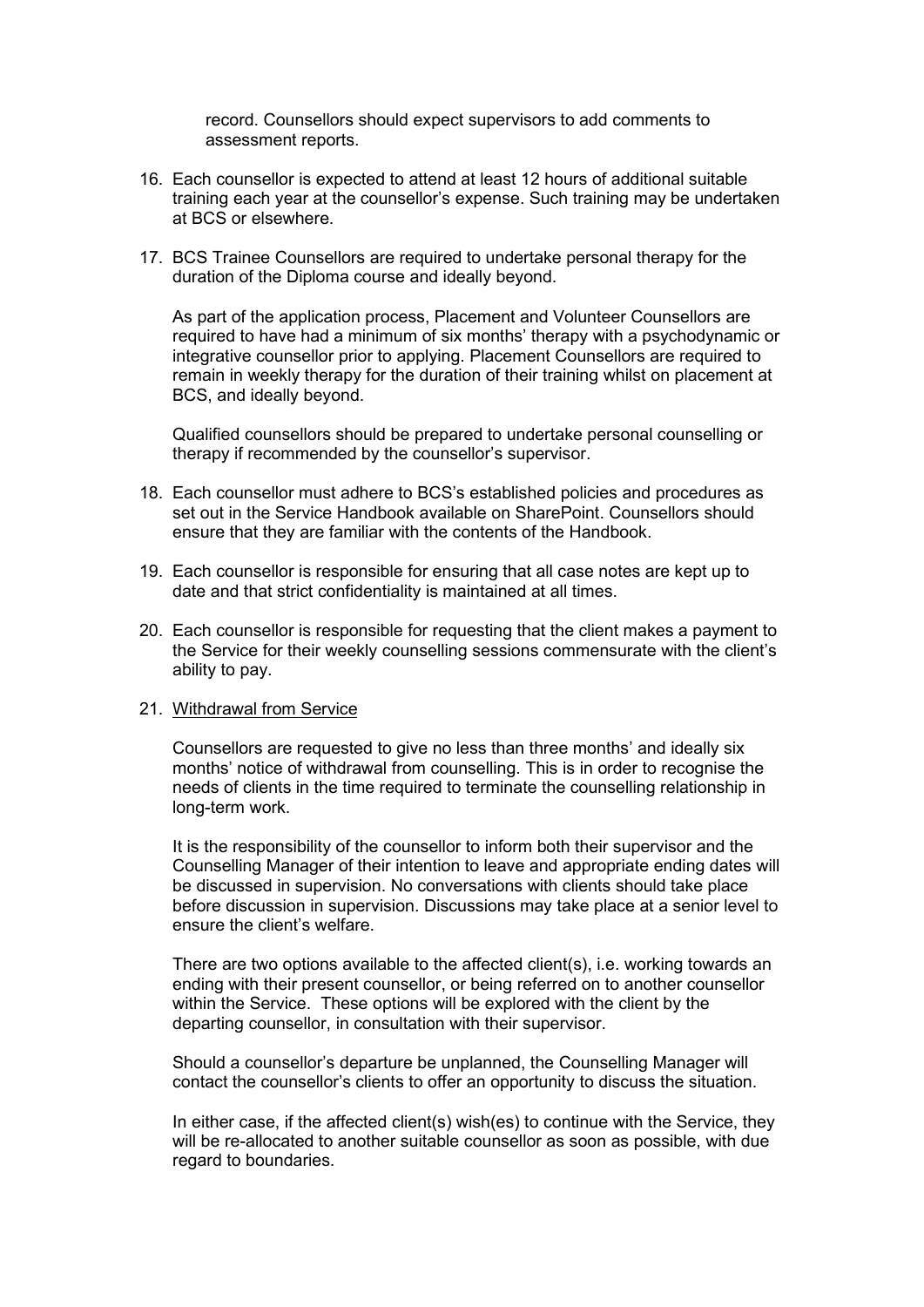The departing counsellor is asked to respect ethical and professional boundaries, and should refrain from seeing any client privately who was referred to them within their Service role for a period of at least one year after the counsellor leaves the Service. There may be exceptional circumstances where a different arrangement is agreed by the senior clinical team.

Where a supervisor, Counselling Manager or Counselling Co-ordinator is concerned about a counsellor continuing at BCS, the procedures outlined in the Code of Conduct Policy and Procedure or the Volunteer Counsellors' Problem Resolution Procedure should be followed as appropriate.